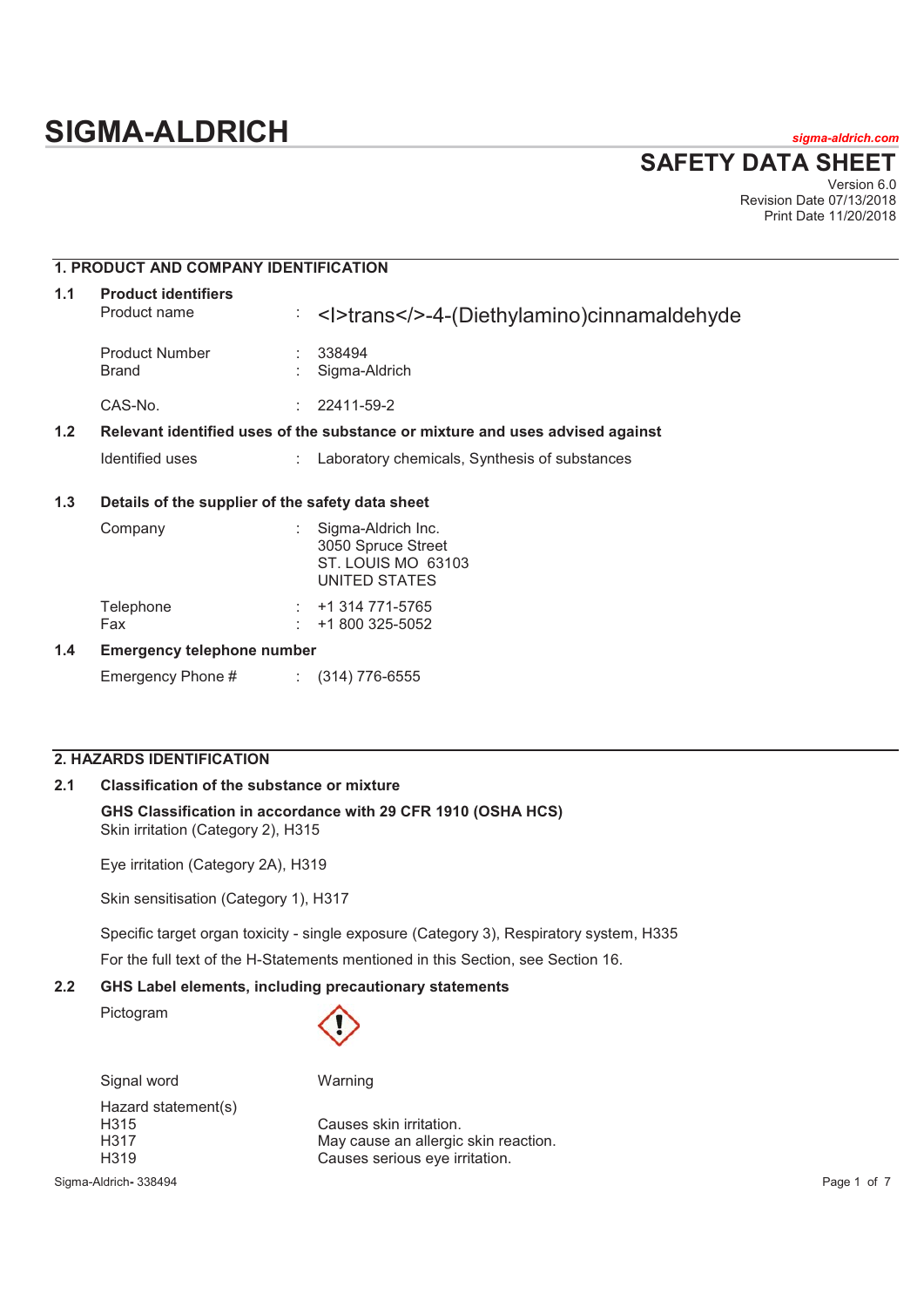| H335                       | May cause respiratory irritation.                                                                                                   |
|----------------------------|-------------------------------------------------------------------------------------------------------------------------------------|
| Precautionary statement(s) |                                                                                                                                     |
| P <sub>261</sub>           | Avoid breathing dust/ fume/ gas/ mist/ vapours/ spray.                                                                              |
| P <sub>264</sub>           | Wash skin thoroughly after handling.                                                                                                |
| P <sub>271</sub>           | Use only outdoors or in a well-ventilated area.                                                                                     |
| P272                       | Contaminated work clothing should not be allowed out of the workplace.                                                              |
| P <sub>280</sub>           | Wear protective gloves/ eye protection/ face protection.                                                                            |
| $P302 + P352$              | IF ON SKIN: Wash with plenty of soap and water.                                                                                     |
| $P304 + P340$              | IF INHALED: Remove victim to fresh air and keep at rest in a position                                                               |
|                            | comfortable for breathing.                                                                                                          |
| $P305 + P351 + P338$       | IF IN EYES: Rinse cautiously with water for several minutes. Remove<br>contact lenses, if present and easy to do. Continue rinsing. |
| P312                       | Call a POISON CENTER/doctor if you feel unwell.                                                                                     |
| P321                       | Specific treatment (see supplemental first aid instructions on this label).                                                         |
| $P333 + P313$              | If skin irritation or rash occurs: Get medical advice/attention.                                                                    |
| $P337 + P313$              | If eye irritation persists: Get medical advice/ attention.                                                                          |
| P362                       | Take off contaminated clothing and wash before reuse.                                                                               |
| $P403 + P233$              | Store in a well-ventilated place. Keep container tightly closed.                                                                    |
| P405                       | Store locked up.                                                                                                                    |
| P <sub>501</sub>           | Dispose of contents/ container to an approved waste disposal plant.                                                                 |

# **2.3 Hazards not otherwise classified (HNOC) or not covered by GHS** - none

# **3. COMPOSITION/INFORMATION ON INGREDIENTS**

| 3.1 | <b>Substances</b> |                    |
|-----|-------------------|--------------------|
|     | Formula           | : $C_{13}H_{17}NO$ |
|     | Molecular weight  | $: 203.28$ g/mol   |
|     | CAS-No.           | $: 22411 - 59 - 2$ |
|     |                   |                    |

# **Hazardous components**

| Component                            | Classification                                                                      | Concentration |  |  |
|--------------------------------------|-------------------------------------------------------------------------------------|---------------|--|--|
| trans-4-(Diethylamino)cinnamaldehyde |                                                                                     |               |  |  |
|                                      | Skin Irrit. 2; Eye Irrit. 2A; Skin<br>Sens. 1; STOT SE 3; H315,<br>H317, H319, H335 | $\leq$ 100 %  |  |  |

For the full text of the H-Statements mentioned in this Section, see Section 16.

# **4. FIRST AID MEASURES**

#### **4.1 Description of first aid measures**

#### **General advice**

Consult a physician. Show this safety data sheet to the doctor in attendance.Move out of dangerous area.

#### **If inhaled**

If breathed in, move person into fresh air. If not breathing, give artificial respiration. Consult a physician.

# **In case of skin contact**

Wash off with soap and plenty of water. Consult a physician.

# **In case of eye contact**

Rinse thoroughly with plenty of water for at least 15 minutes and consult a physician.

# **If swallowed**

Never give anything by mouth to an unconscious person. Rinse mouth with water. Consult a physician.

# **4.2 Most important symptoms and effects, both acute and delayed**

The most important known symptoms and effects are described in the labelling (see section 2.2) and/or in section 11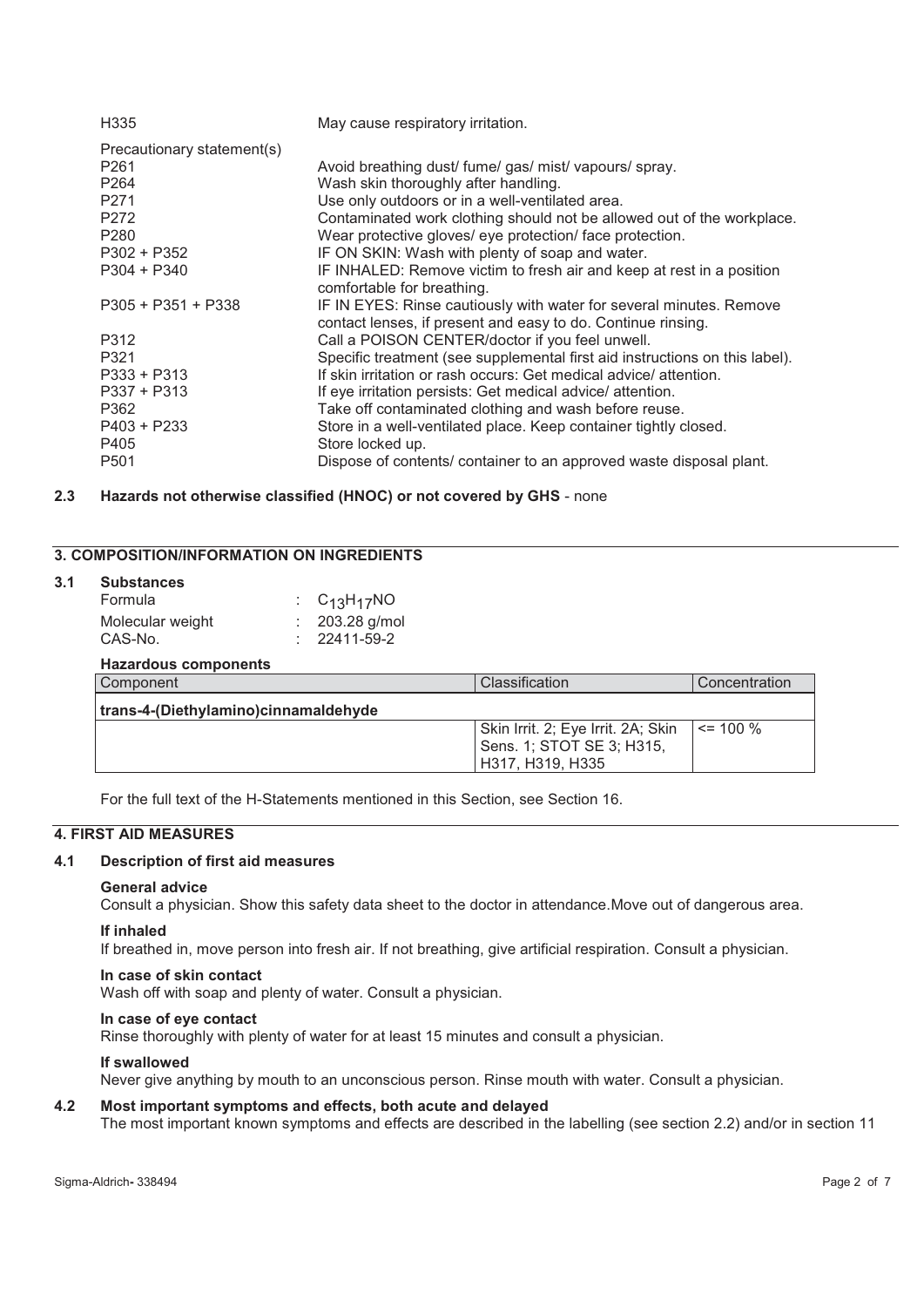# **4.3 Indication of any immediate medical attention and special treatment needed**  No data available

# **5. FIREFIGHTING MEASURES**

#### **5.1 Extinguishing media**

#### **Suitable extinguishing media**

Use water spray, alcohol-resistant foam, dry chemical or carbon dioxide.

**5.2 Special hazards arising from the substance or mixture**  Carbon oxides, Nitrogen oxides (NOx)

#### **5.3 Advice for firefighters**  Wear self-contained breathing apparatus for firefighting if necessary.

# **5.4 Further information**

No data available

# **6. ACCIDENTAL RELEASE MEASURES**

#### **6.1 Personal precautions, protective equipment and emergency procedures**  Use personal protective equipment. Avoid dust formation. Avoid breathing vapours, mist or gas. Ensure adequate ventilation. Evacuate personnel to safe areas. Avoid breathing dust. For personal protection see section 8.

- **6.2 Environmental precautions**  Do not let product enter drains.
- **6.3 Methods and materials for containment and cleaning up**  Pick up and arrange disposal without creating dust. Sweep up and shovel. Keep in suitable, closed containers for disposal.
- **6.4 Reference to other sections**

For disposal see section 13.

# **7. HANDLING AND STORAGE**

# **7.1 Precautions for safe handling**

Avoid contact with skin and eyes. Avoid formation of dust and aerosols. Provide appropriate exhaust ventilation at places where dust is formed. For precautions see section 2.2.

**7.2 Conditions for safe storage, including any incompatibilities**  Keep container tightly closed in a dry and well-ventilated place. Storage class (TRGS 510): 13: Non Combustible Solids

# **7.3 Specific end use(s)**  Apart from the uses mentioned in section 1.2 no other specific uses are stipulated

# **8. EXPOSURE CONTROLS/PERSONAL PROTECTION**

# **8.1 Control parameters Components with workplace control parameters**

Contains no substances with occupational exposure limit values.

# **8.2 Exposure controls**

# **Appropriate engineering controls**

Handle in accordance with good industrial hygiene and safety practice. Wash hands before breaks and at the end of workday.

# **Personal protective equipment**

# **Eye/face protection**

Face shield and safety glasses Use equipment for eye protection tested and approved under appropriate government standards such as NIOSH (US) or EN 166(EU).

# **Skin protection**

Handle with gloves. Gloves must be inspected prior to use. Use proper glove removal technique (without touching glove's outer surface) to avoid skin contact with this product. Dispose of contaminated gloves after use in accordance with applicable laws and good laboratory practices. Wash and dry hands.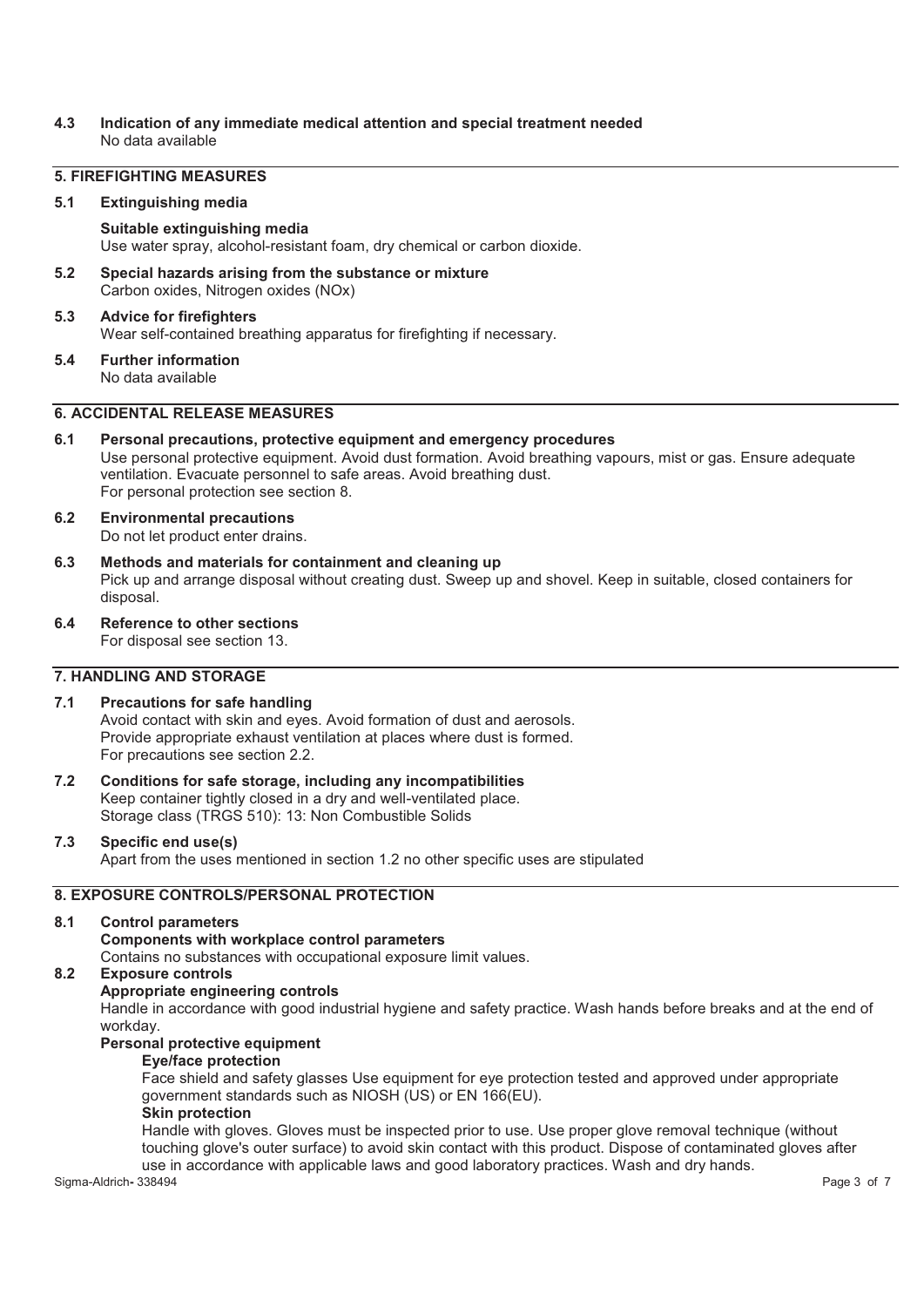# **Body Protection**

Complete suit protecting against chemicals, The type of protective equipment must be selected according to the concentration and amount of the dangerous substance at the specific workplace.

# **Respiratory protection**

For nuisance exposures use type P95 (US) or type P1 (EU EN 143) particle respirator.For higher level protection use type OV/AG/P99 (US) or type ABEK-P2 (EU EN 143) respirator cartridges. Use respirators and components tested and approved under appropriate government standards such as NIOSH (US) or CEN (EU). **Control of environmental exposure** 

Do not let product enter drains.

# **9. PHYSICAL AND CHEMICAL PROPERTIES**

# **9.1 Information on basic physical and chemical properties**

|     | a)      | Appearance                                           | Form: solid                                           |
|-----|---------|------------------------------------------------------|-------------------------------------------------------|
|     | b)      | Odour                                                | No data available                                     |
|     | c)      | <b>Odour Threshold</b>                               | No data available                                     |
|     | d)      | рH                                                   | No data available                                     |
|     | e)      | Melting point/freezing<br>point                      | Melting point/range: 74 - 76 °C (165 - 169 °F) - lit. |
|     | f)      | Initial boiling point and<br>boiling range           | No data available                                     |
|     | g)      | Flash point                                          | No data available                                     |
|     | h)      | Evaporation rate                                     | No data available                                     |
|     | i)      | Flammability (solid, gas)                            | No data available                                     |
|     | j)      | Upper/lower<br>flammability or<br>explosive limits   | No data available                                     |
|     | k)      | Vapour pressure                                      | No data available                                     |
|     | $\vert$ | Vapour density                                       | No data available                                     |
|     | m)      | Relative density                                     | No data available                                     |
|     | n)      | Water solubility                                     | No data available                                     |
|     | O)      | Partition coefficient: n-<br>octanol/water           | No data available                                     |
|     | p)      | Auto-ignition<br>temperature                         | No data available                                     |
|     | q)      | Decomposition<br>temperature                         | No data available                                     |
|     | r)      | Viscosity                                            | No data available                                     |
|     | s)      | <b>Explosive properties</b>                          | No data available                                     |
|     | t)      | Oxidizing properties                                 | No data available                                     |
| 9.2 |         | <b>Other safety information</b><br>No data available |                                                       |

# **10. STABILITY AND REACTIVITY**

**10.1 Reactivity**  No data available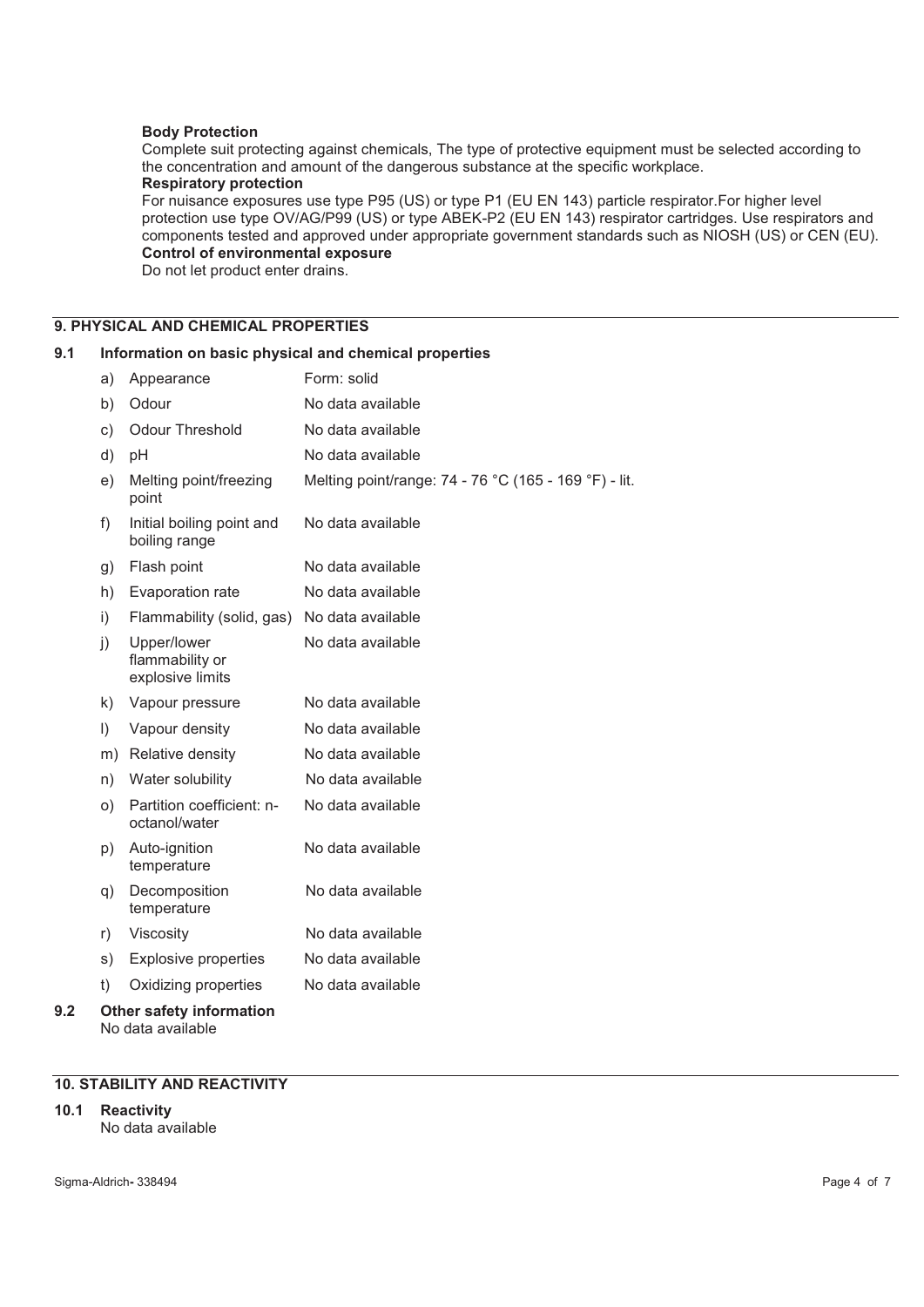- **10.2 Chemical stability**  Stable under recommended storage conditions.
- **10.3 Possibility of hazardous reactions**  No data available
- **10.4 Conditions to avoid**  No data available
- **10.5 Incompatible materials**  Strong oxidizing agents, Strong bases
- **10.6 Hazardous decomposition products**  Hazardous decomposition products formed under fire conditions. - Carbon oxides, Nitrogen oxides (NOx) Other decomposition products - No data available In the event of fire: see section 5

# **11. TOXICOLOGICAL INFORMATION**

# **11.1 Information on toxicological effects**

# **Acute toxicity**

No data available Inhalation: No data available Dermal: No data available No data available

**Skin corrosion/irritation** 

No data available

**Serious eye damage/eye irritation**  No data available

**Respiratory or skin sensitisation**  No data available

**Germ cell mutagenicity**  No data available

# **Carcinogenicity**

- IARC: No component of this product present at levels greater than or equal to 0.1% is identified as probable, possible or confirmed human carcinogen by IARC.
- ACGIH: No component of this product present at levels greater than or equal to 0.1% is identified as a carcinogen or potential carcinogen by ACGIH.
- NTP: No component of this product present at levels greater than or equal to 0.1% is identified as a known or anticipated carcinogen by NTP.
- OSHA: No component of this product present at levels greater than or equal to 0.1% is on OSHA's list of regulated carcinogens.

#### **Reproductive toxicity**

No data available No data available

**Specific target organ toxicity - single exposure**  No data available

**Specific target organ toxicity - repeated exposure**  No data available

**Aspiration hazard**  No data available

**Additional Information**  RTECS: Not available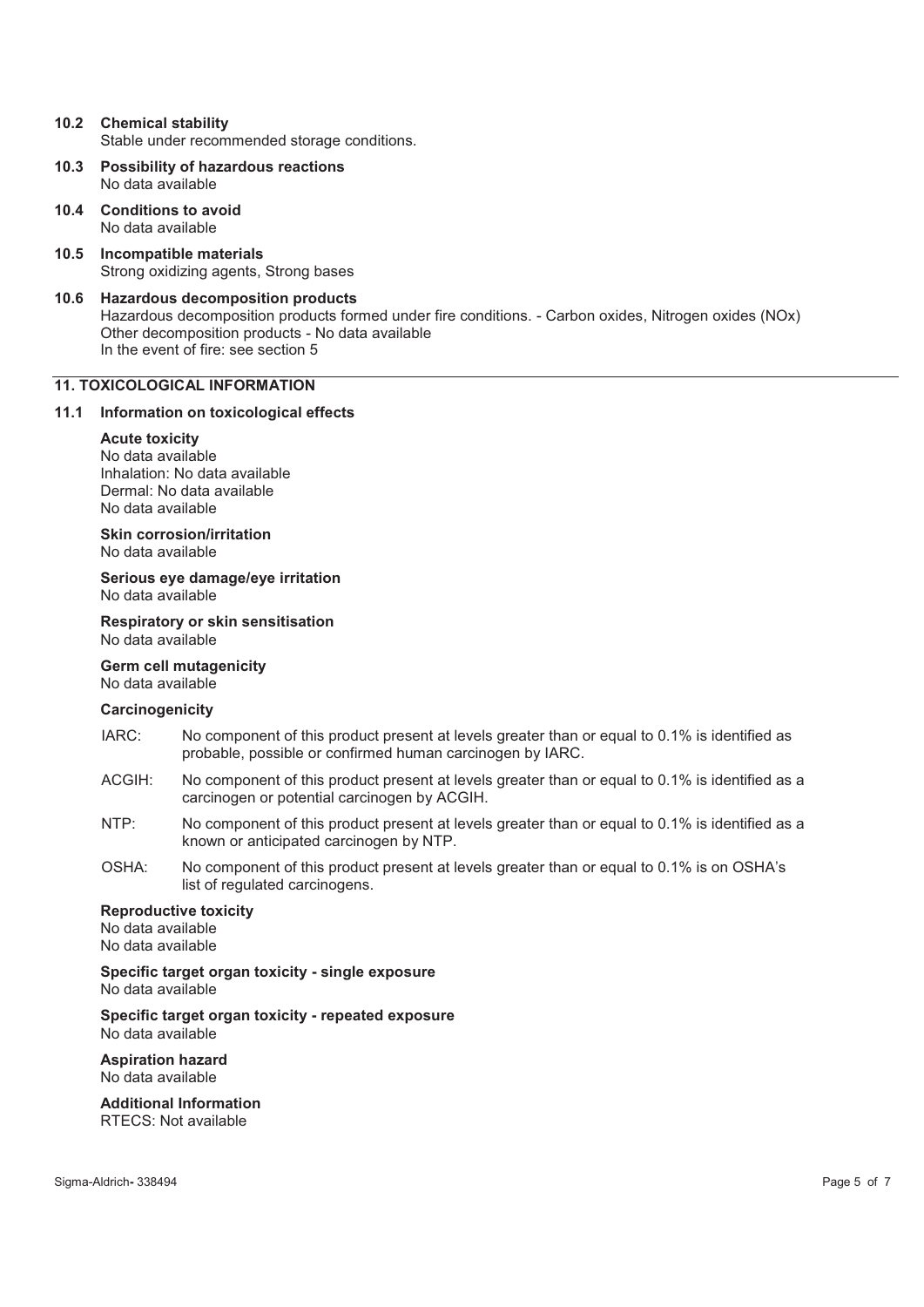burning sensation, Cough, wheezing, laryngitis, Shortness of breath, Headache, Nausea, Vomiting, To the best of our knowledge, the chemical, physical, and toxicological properties have not been thoroughly investigated.

# **12. ECOLOGICAL INFORMATION**

#### **12.1 Toxicity**

No data available

- **12.2 Persistence and degradability**  No data available
- **12.3 Bioaccumulative potential**  No data available

#### **12.4 Mobility in soil**  No data available(trans-4-(Diethylamino)cinnamaldehyde)

#### **12.5 Results of PBT and vPvB assessment**  PBT/vPvB assessment not available as chemical safety assessment not required/not conducted

#### **12.6 Other adverse effects**

No data available

# **13. DISPOSAL CONSIDERATIONS**

#### **13.1 Waste treatment methods**

#### **Product**

Offer surplus and non-recyclable solutions to a licensed disposal company. Contact a licensed professional waste disposal service to dispose of this material.

# **Contaminated packaging**

Dispose of as unused product.

# **14. TRANSPORT INFORMATION**

**DOT (US)** Not dangerous goods **IMDG** Not dangerous goods

#### **IATA**

Not dangerous goods

# **15. REGULATORY INFORMATION**

#### **SARA 302 Components**

No chemicals in this material are subject to the reporting requirements of SARA Title III, Section 302.

#### **SARA 313 Components**

This material does not contain any chemical components with known CAS numbers that exceed the threshold (De Minimis) reporting levels established by SARA Title III, Section 313.

# **SARA 311/312 Hazards**

Acute Health Hazard

#### **Massachusetts Right To Know Components**

No components are subject to the Massachusetts Right to Know Act.

#### **Pennsylvania Right To Know Components**

| trans-4-(Diethylamino)cinnamaldehyde       | CAS-No.<br>22411-59-2 | <b>Revision Date</b> |             |
|--------------------------------------------|-----------------------|----------------------|-------------|
| <b>New Jersey Right To Know Components</b> | CAS-No.               | <b>Revision Date</b> |             |
| Sigma-Aldrich-338494                       |                       |                      | Page 6 of 7 |